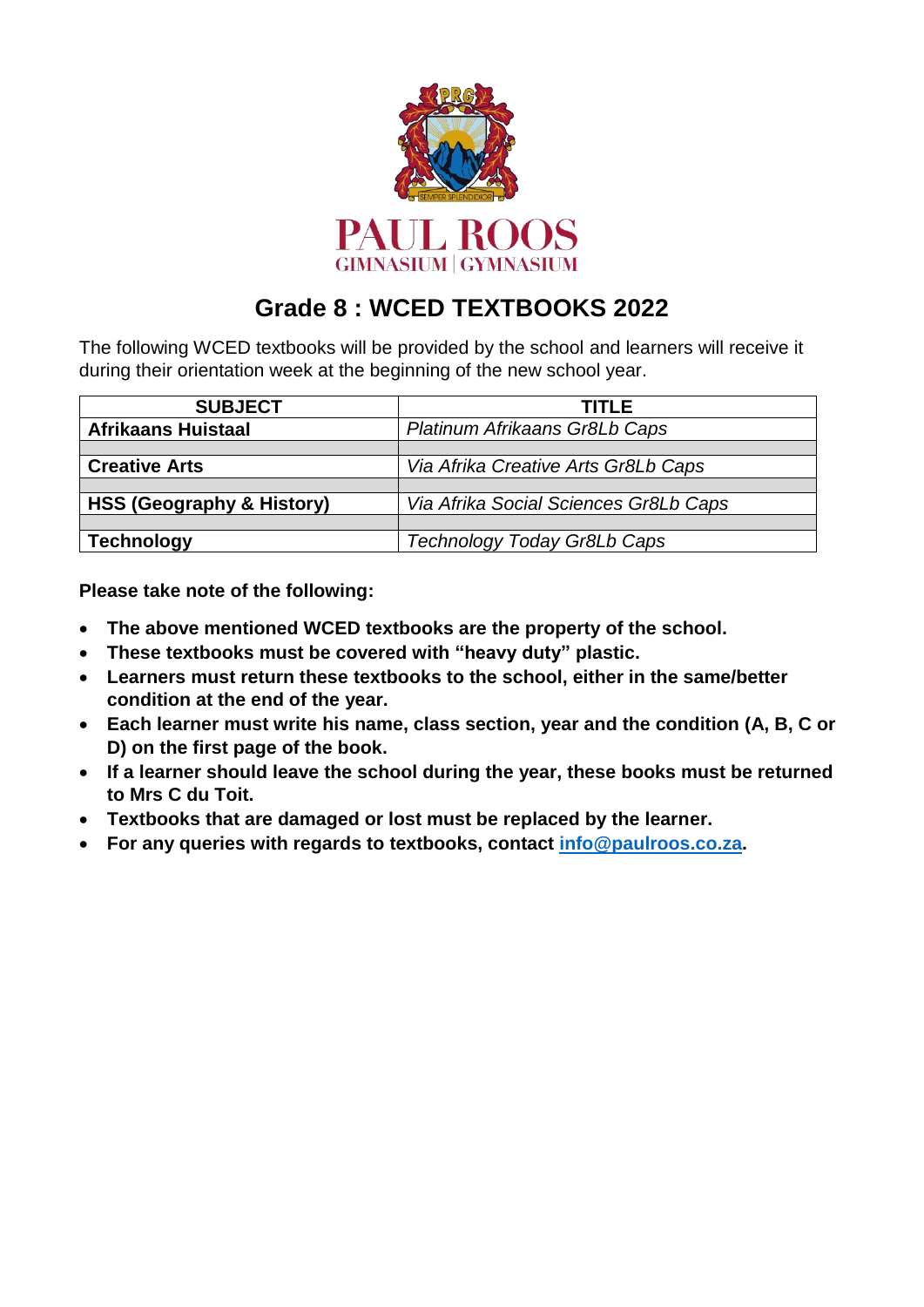## **Grade 8 : TEXTBOOKS 2022**

#### **The following textbooks MUST BE PURCHASED. Refer to your son's final subject choice form to decide which books to purchase.**

Textbooks may be obtained second-hand, except where indicated otherwise. You may use one of the following suppliers, but you are more than welcome to use a supplier of your choice:

- Cleansafe Labs (Pty) Ltd **[www.cleansafe-inks.co.za](http://www.cleansafe-inks.co.za/)**
- Oom Polla Boekwinkel **[www.oompolla.co.za](http://www.oompolla.co.za/)**
- Protea Boekwinkel **[www.proteabooks.com](http://www.proteabooks.com/)**
- Takealot **[www.takealot.com](http://www.takealot.com/)**
- Van Schaik Boekwinkel **[www.vanschaik.com](http://www.vanschaik.com/)**

| <b>SUBJECT</b>                  | <b>TITLE</b>                                          |                                                                                                                                              | √<br>For your<br>own use |
|---------------------------------|-------------------------------------------------------|----------------------------------------------------------------------------------------------------------------------------------------------|--------------------------|
| <b>English Home</b><br>Language | <b>English Handbook and Study Guide</b>               | 森<br><b>A Comprehensive</b><br><b>English Reference Book</b><br>Senior Primary to Matric<br>and Beyond<br><b>ERYL LUTEIN: AND MARCELLE P</b> |                          |
|                                 | Boy in the Striped Pyjamas, The                       | The Boy<br>in the<br>Striped<br>Pyjamas<br><b>JOHN BOVNE</b>                                                                                 |                          |
|                                 | Midsummer Night's Dream, A<br>(Stratford)             | A MIDSUMMER<br>Night's Dream<br>PAUL LEONABD VERBAY<br>SILLAM SLAKESI EARE                                                                   |                          |
| <b>Afrikaans Huistaal</b>       | X-Kit Afrikaans Essensiele<br>Verwysingsgids: Gr 8-12 |                                                                                                                                              |                          |
|                                 | <b>Blinde Sambok</b>                                  | <b><i>Dlinde sambok</i></b><br>Riana Scheepers                                                                                               |                          |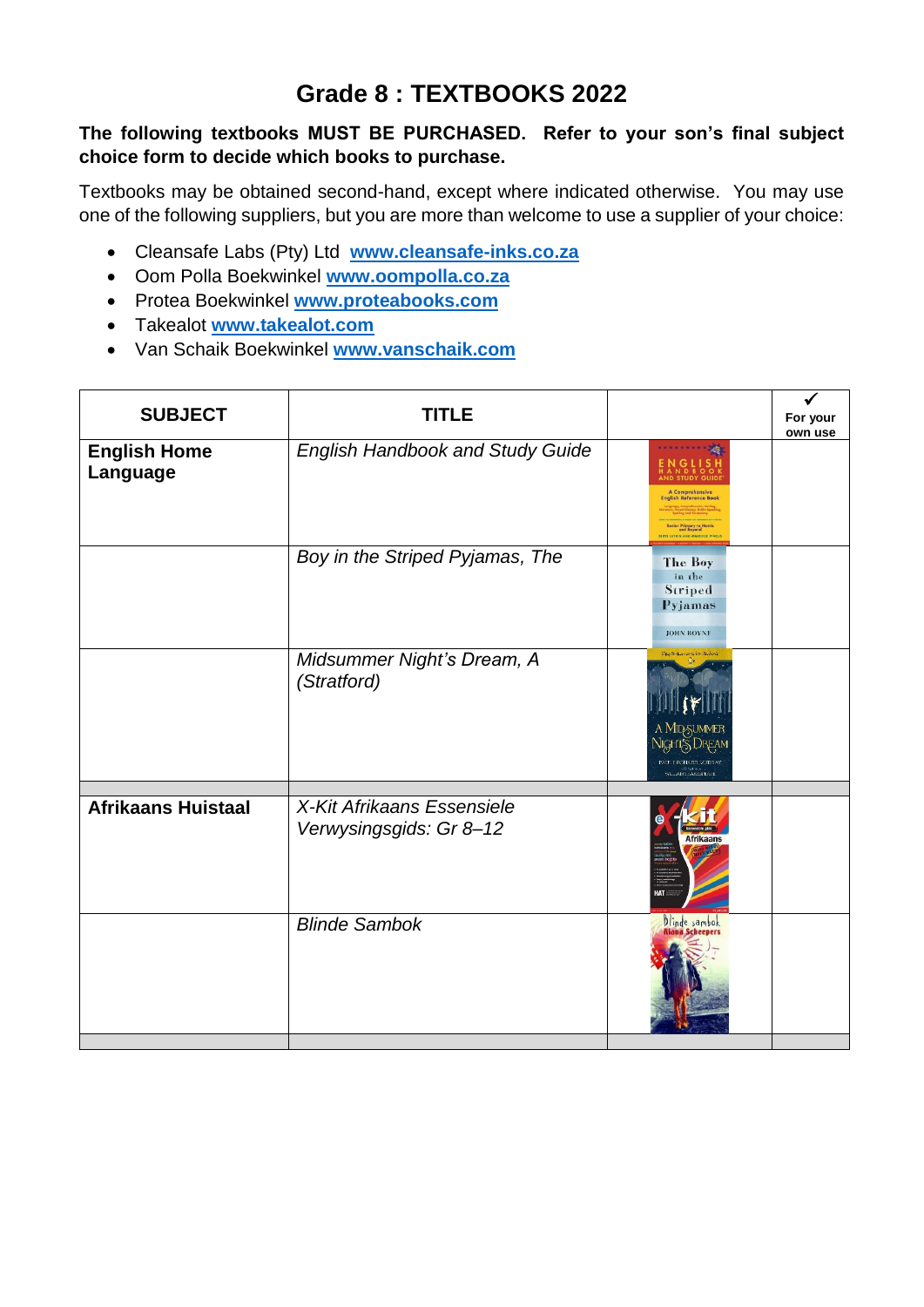| <b>Afrikaans (EAT)</b>                                                   | 'n Goeie dag vir boomklim                                  |                                                                      |
|--------------------------------------------------------------------------|------------------------------------------------------------|----------------------------------------------------------------------|
|                                                                          |                                                            |                                                                      |
|                                                                          |                                                            |                                                                      |
|                                                                          |                                                            |                                                                      |
|                                                                          | Laduma 1 Gr8Wb                                             |                                                                      |
|                                                                          |                                                            |                                                                      |
| <b>Deutsch Second</b>                                                    | <b>Textbook supplied by Goethe</b>                         |                                                                      |
| <b>Additional Language</b>                                               | Institute                                                  |                                                                      |
| <b>EMS</b>                                                               | * EMS Gr8Lb PRG,                                           |                                                                      |
|                                                                          | Christiaan Klopper                                         | е                                                                    |
|                                                                          |                                                            | e m<br>ems                                                           |
|                                                                          | (Only available at Oom Polla)                              | $em$ s                                                               |
|                                                                          | * Economic and Management                                  |                                                                      |
|                                                                          | Sciences Gr8 Theory & Workbook,                            |                                                                      |
|                                                                          | <b>Wamark Publishers</b><br>(Only available at Oom Polla)  |                                                                      |
|                                                                          |                                                            |                                                                      |
| <b>EGD</b>                                                               | Ingenieursgrafika Gr8Lb - Bilingual<br><b>Nuwe Uitgawe</b> | * Only available<br>at PRG and Oom<br>Polla, See letter<br>attached. |
| isiXhosa SAL                                                             | None                                                       |                                                                      |
|                                                                          |                                                            |                                                                      |
| <b>Life Orientation</b>                                                  | None                                                       |                                                                      |
| <b>Mathematics</b>                                                       | <b>Mind Action Mathematics Gr8Lb</b><br>Caps               |                                                                      |
| <b>Music</b>                                                             | None                                                       |                                                                      |
|                                                                          |                                                            |                                                                      |
| <b>Natural Science</b>                                                   | *Science in Action Gr8Lb Caps                              | *Only available<br>at PRG, See<br>letter attached.                   |
| TAKE NOTE: Books marked with an * must be purchased new. The rest can be |                                                            |                                                                      |
| obtained second-hand from previous learners.                             |                                                            |                                                                      |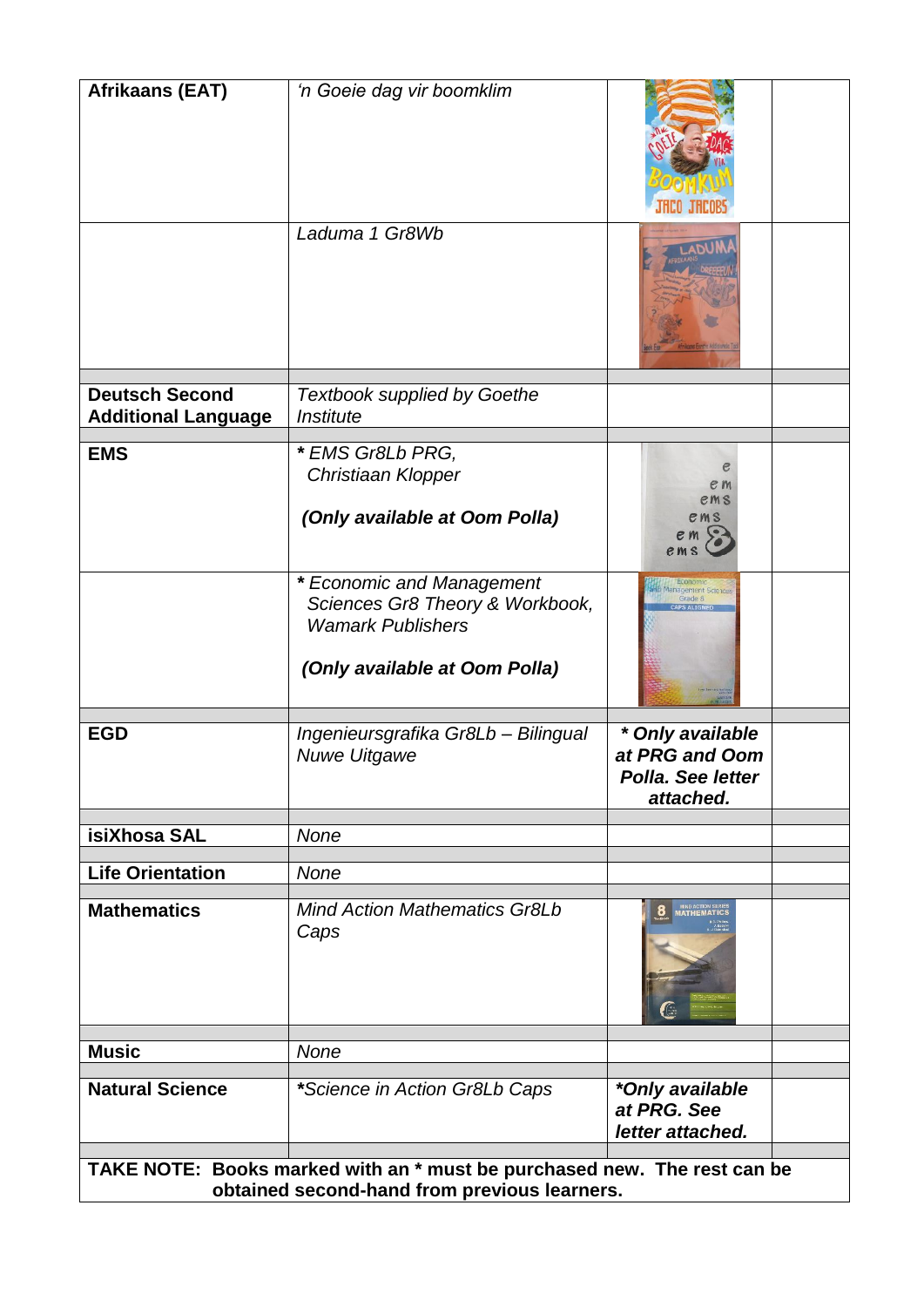

Dear Grade 8 Parent

### **GRADE 8 NS TEXTBOOK**

The Science in Action Natural Sciences Theory and Workbook can be bought only at the school. The cost is R155 and payment can be made by using a SnapScan QR code at the bookstore when your son collects his WCED textbooks during the orientation week at the beginning of the new school year.

Cash payments can be made at Ms Van Rooyen at Room 4.

If you have any queries, please contact the Subject Head or Deputy Rector: Academics.

**Sincerely** 

Ms. A. Van Rooyen Subject head: Natural Sciences [avrooyen@paulroos.co.za](mailto:avrooyen@paulroos.co.za)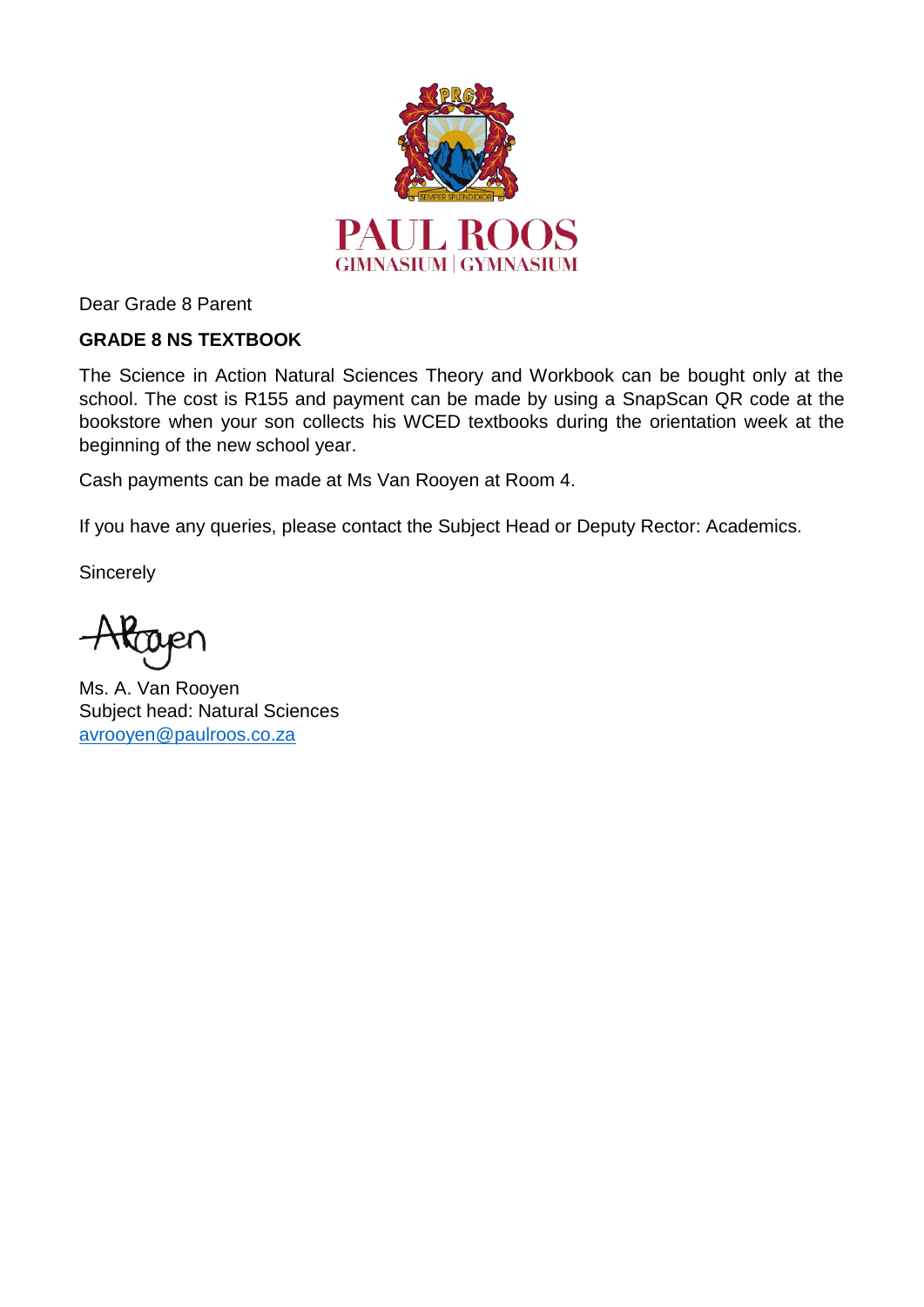

Dear Gr. 8-Parent

### **GRADE 8 Engineering Graphics and Design (EGD) WORKBOOK**

The EGD – Workbook is available for purchase from Oom Polla se winkel or directly at the school.

If you would like to purchase the workbook from the school, the cost per book will be R85,00. Payment can be made by scanning the *SnapScan OR-*code at the bookstore, when your son collects his WCED textbooks during the orientation week at the beginning of 2022.

If you have any enquiries, please contact mpretorius@paulroos.co.za

Kind Regards

Mr. M. Pretorius EGD Subject Head [mpretorius@paulroos.co.za](mailto:mpretorius@paulroos.co.za)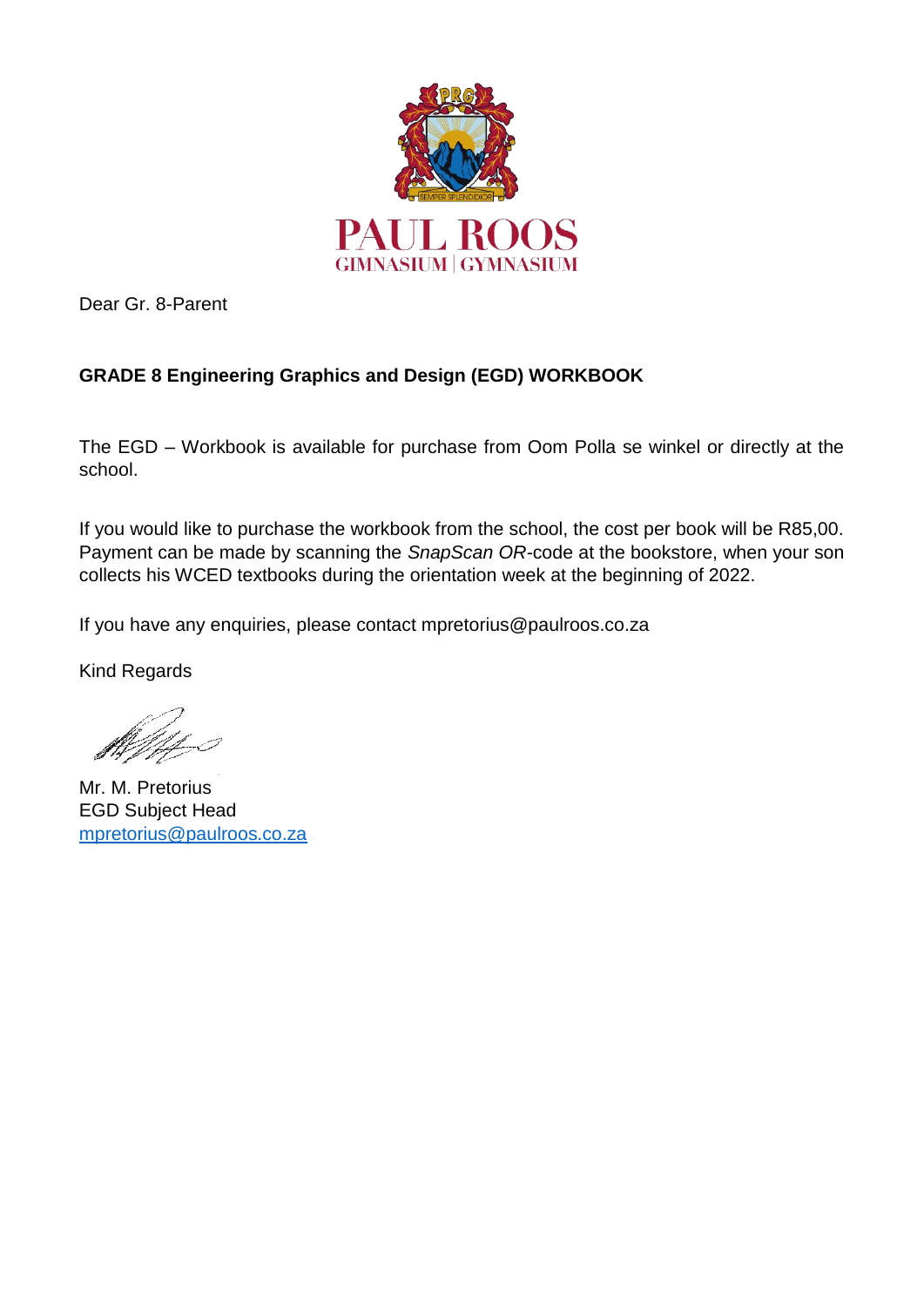# **Grade 8 – STATIONERY 2022**

## **The following stationery is needed for each subject:**

| <b>SUBJECT</b>                 | <b>TITLE</b>                              | Quantity         | ✓                   |
|--------------------------------|-------------------------------------------|------------------|---------------------|
|                                |                                           |                  | For your<br>own use |
| <b>English Home Language</b>   | A4 Examination Pad 100p F&M               | 1                |                     |
|                                | A4 Carryfolder PVC heavy duty             | 1                |                     |
|                                | A4 College Exercise Book 72p F&M          | 1                |                     |
| <b>Afrikaans Huistaal</b>      | A4 Hard Cover 192p 2-Quire F&M            | 1                |                     |
|                                | A4 Examination Pad 100p F&M               | 1                |                     |
|                                | <b>A4 Report Cover</b>                    | 1                |                     |
|                                |                                           |                  |                     |
| <b>Afrikaans Eerste</b>        |                                           |                  |                     |
| <b>Addisionele Taal</b>        | A4 College Exercise Book 72p F&M          | $\mathbf 2$      |                     |
|                                | A4 Hard Cover 192p 2-Quire F&M            | 1                |                     |
|                                | A4 Flip File 20p                          | $\mathbf 2$      |                     |
|                                | A4 Carryfolder PVC heavy duty             |                  |                     |
|                                | <b>A4 Report Cover</b>                    | 1                |                     |
|                                | A4 Hard Cover 288p 3-Quire F&M            | 1                |                     |
| <b>Deutsch Second Add Lang</b> |                                           | 1                |                     |
|                                | A4 Flip File 30p                          | $\overline{2}$   |                     |
|                                | A4 Carryfolder PVC heavy duty             |                  |                     |
| <b>Creative Arts</b>           |                                           |                  |                     |
| (Arts as speciality)           | A4 Hard Cover 192p 2-Quire F&M            | $\boldsymbol{2}$ |                     |
|                                | A4 Examination Pad 100p F&M               | 1                |                     |
|                                | A4 Carry Folder Expandable                | 1                |                     |
|                                | Eraser sleeved                            | 1                |                     |
|                                | Sharp nose right-handed 170mm             |                  |                     |
|                                | staedtler scissor                         | 1                |                     |
|                                | OR Sharp nose left-handed 165mm           |                  |                     |
|                                | marlin scissor                            | 1                |                     |
|                                | Glue Stick 20g Gloy                       | 1                |                     |
|                                | Pencil Package (6) B, 2B, 4B, 6B, 2H,     |                  |                     |
|                                | HB                                        | 1                |                     |
|                                | <b>Marker Permanent 70 Bullet Black</b>   |                  |                     |
|                                | Artline                                   | 1                |                     |
|                                | Pen Black Barrell                         | 1                |                     |
|                                | <b>Pencil HB Tradition Steadtler</b>      | $\mathbf 2$      |                     |
|                                | Colour Pencils Long (24)                  | 1                |                     |
| <b>EGD</b>                     | Set Square 20cm 45°                       | 1                |                     |
|                                | Set Square 24cm 60°                       | 1                |                     |
|                                | Compass 2 hinges S-Tec                    | 1                |                     |
|                                | Drawing Board Bag quilted 2 straps        |                  |                     |
|                                | black                                     | 1                |                     |
|                                | A3 Drawing Board Double Lock              | 1                |                     |
|                                | <b>Clutch Pencil technical .3mm Pilot</b> |                  |                     |
|                                | H323                                      | 1                |                     |
|                                | Lead for Clutch Pencil .3 2H (12) Pilot   | 1                |                     |
|                                |                                           |                  |                     |